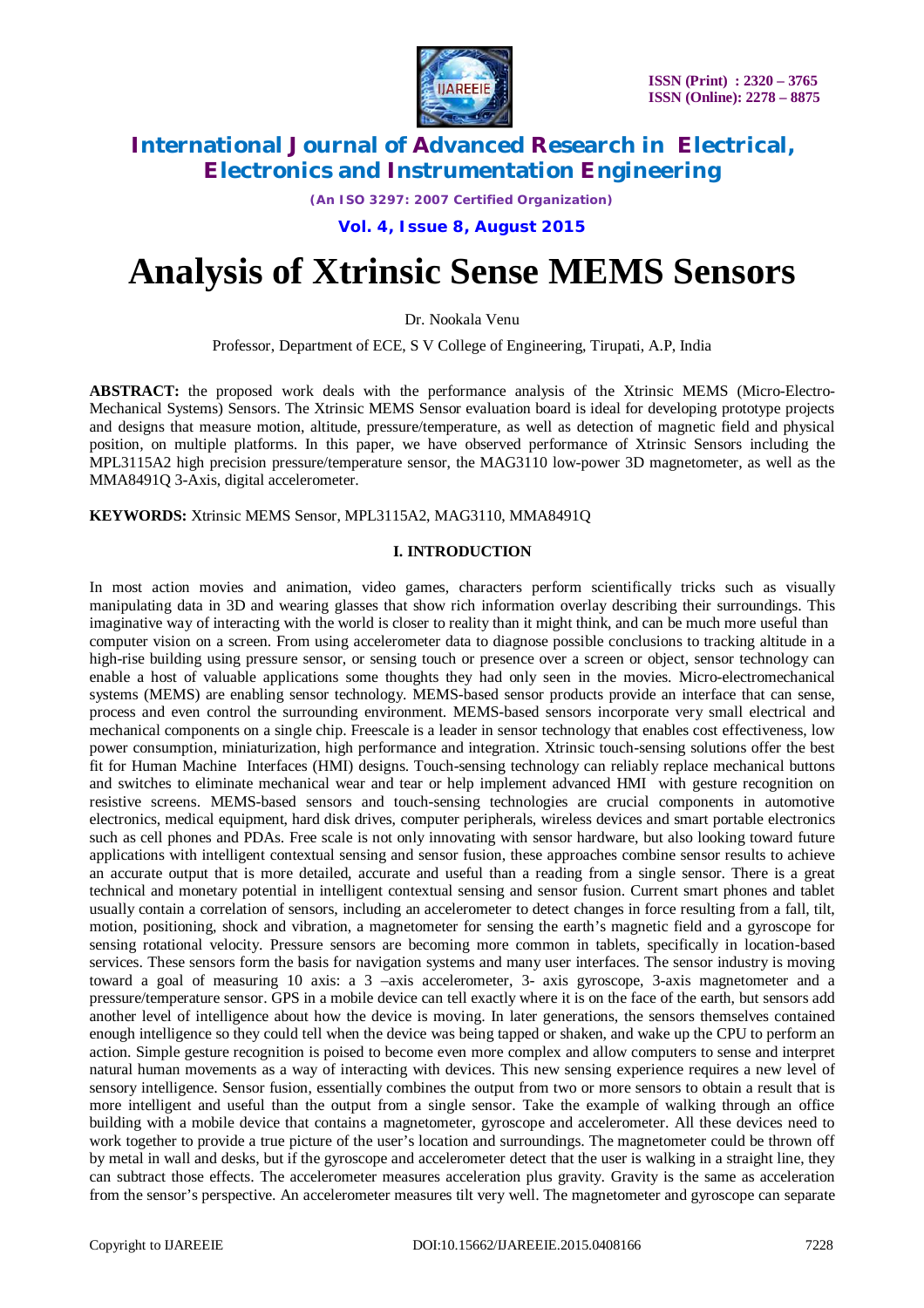

*(An ISO 3297: 2007 Certified Organization)*

## **Vol. 4, Issue 8, August 2015**

the effects of linear acceleration of gravity and help make those decisions [1]. Software innovation will be one of the keys to sensor fusion. A magnetometer, for example, measures the ambient magnetic field of the earth as part of the mapping and compass functions. But phones and other mobile devices contain a lot of ferromagnetic material, for example, in the speakers and ferrous materials for shielding. This metal directly affects the magnetic field in the immediate area of the device. More intelligence is moving from the CPU into sensors. Typical sensors are passive devices. In a system built with typical sensors, the host CPU must constantly poll the sensors and process their readings. Systems with a lot of typical sensors require a lot of CPU overhead and power use. The Xtrinsic MMA955OL intelligent motion-sensing platform has a 32-bit MCU on the sensor itself, which means that an intelligent sensor alone could control an application [1]. In this paper, the proposed system hardware contains the Xtrinsic sense board, Raspberry Pi model B, 4GB SD card, HDMI to VGA cable and USB data sync charger cable.

## **II. XTRINSIC SENSE MEMS SENSOR**

## *A. XTRINSIC MAG3110*

The Xtrinsic MAG3110 magnetometer operates at the highest resolution and lowest noise in an ultra-small size. A combination of tunnel magneto resistive sensor (TMR) technology, high-resolution analog design and dedicated embedded logic results in a phenomenal performance. The Xtrinsic MAG3110 magnetometer measures the magnetic field in all three axis with ranges up to  $1000\mu$ T, at data rates up to 80 Hz, with resolution down to  $0.1\mu$ T and with noise as low as 0.05μT. The combination of the magnetometer with the accelerometer provides a full tilt-compensated electronic compass capability. Applications include e-compass, enhanced user interface, GPS assists and location-based services, and enhanced gaming interfaces. The MAG3110 is ideally suitedfor smart phones, tablets and any portable devices requiring an electronic compass capability [4].

## *B. XTRINSIC MMA8491Q*

An Xtrinsic MMA845xQ family of pin compatible 14-, 12- and 10-bit accelerometer provides scalable, configurable and accurate motion analysis. To operate with extremely low power, the MMA845xQ accelerometers have six user configurable sample rates that can be set over a wide range of 1.5 to 800 Hz. The power scheme contains four different power modes from high resolution to low power, offering best in class saving in supply current and extremely high resolution for very small motion detection. Pin compatibility with register mapalignment maximizes hardware re-use between 10-bit and 14- bit designs where there is zero development cost to migratefrom 10-bit to 14-bit performance designs where there is zero development cost to migrate from 10-bit to 14-bit performance. The MMA845xQ accelerometer is feature-rich with a wide range of real-time motion detection such as orientation, directional shake and tap, jolt, freefall and pedometer applications. The MMA8451Q 14/8-bit first in, first out (FIFO) holds up to 32 samples of either low pass filtered (LPF) or high passes filtered (HPF) data, depending on user selection [4].

## *C. XTRINSIC MPL3115A2*

The Xtrinsic MPL3115A2 pressure sensor is the smartchoice for precise pressure/temperature and altitude detection. It provides highly precise pressure/temperature and altitude data with variable sampling rate capability up to 140 Hz, extremely high accuracy, 30 cm resolution (20-bit resolution measurement) with flexible output in either meters or Pascal/Celsius. Other smart features include temperature compensation, embedded direct readings for altitude, pressure and temperature. No extra software is needed, saving a lot of development time. The Xtrinsic MPL3115A2 pressure sensor is an industry first because it performs all of this compensation on-board, educing the need for the host MCU to continually convert raw altitude, pressure and temperature data through compensation algorithms. This smart integration result in significant power saving with the MPL3115A2 operating in

standby mode at 2mA and low–power mode at 8.5mA at 1Hz. Other low-power consumption benefits include the MPL3115A2 selectable sample rates and the 32 sample firstin/ first-out (FIFO) memory buffer with configurable interrupts to offload communications with the host processor. It has verylow power consumption, smart features and requires zero data processing for mobile devices, medical and security applications [4].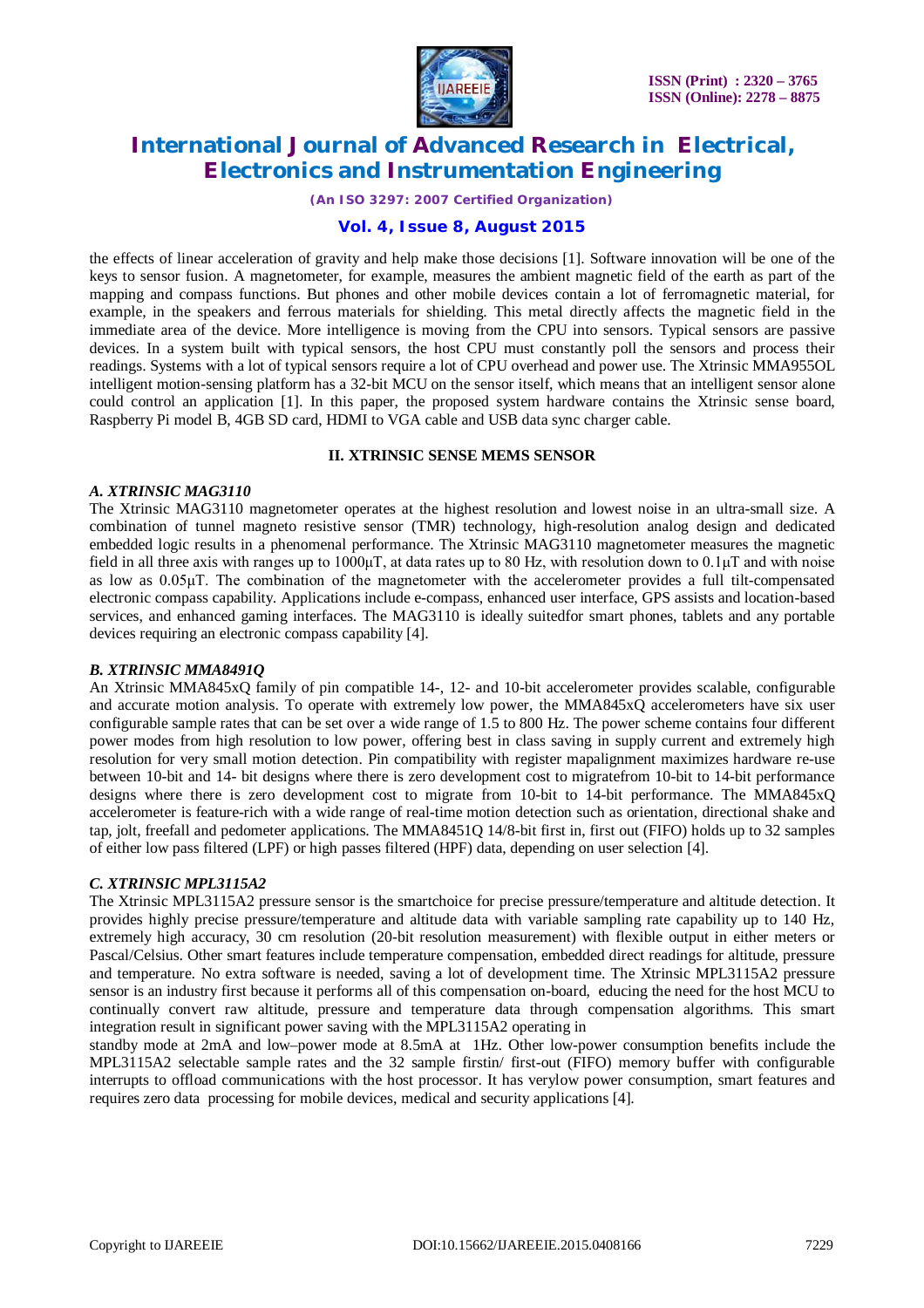

*(An ISO 3297: 2007 Certified Organization)*

# **Vol. 4, Issue 8, August 2015**

#### **III. XTRINSIC-SENSE BOARD AND RASPBERRY PI**

The sensor board comes equipped with three of Freescale's new-generation an Xtrinsic MEMS sensor. The MPL3115 (U1) is designed for accurate measurement of temperature and pressure, the MAG3110 (U2) for detection of magnetic fields, and the MMA8491 (U3) for measurement of physical positions.



Figure 1. The Xtrinsic-Sense MEMS Sensor Evaluation Board

The Raspberry Pi is characterizing a BCM2835 system on chip (SoC) this includes an ARM1176JZF-S 700MHz processor, Video Core IV GPU, and 512 MB of RAM (M odel B). It also includes two USB ports and a 10/100 Ethernet controller. The Raspberry Pi has an easy access 26-pin GPIO I/O header. Connect the Xtrinsic-Sense Board to the Raspberry Pi board as shown below figure 2.



Figure 2. Experimental setup

To configuration of Raspberry Pi, it will need an SD card, HDMI to VGA cable, Keyboard, Mouse, Ethernet Cable and Power adapter. In order to use Raspberry Pi, it will need to install an operating system onto an SD card. An operating system is the set of basic programs and utilizes that allow computers to run; example includes Windows on a PC. Insert an SD card that is 4GB or greater in size into a computer and format the SD card so that the Raspberry Pi can read it. Download the new out of box software (NOOBS) and unzip the downloaded file. Copy the extracted files onto the SD card it just formatted. Insert the SD card into Raspberry Pi and connect the power supply. Raspberry Pi will now boot into NOOBS and should display a list of operating systems that it can choose to install. If it displays remains blank, it should select the correct output mode for display by pressing one of the number keys on it keyboard like HDMI mode, HDMI safe mode, composite PAL and composite NTSC mode. The board will need to be positioned on the first 26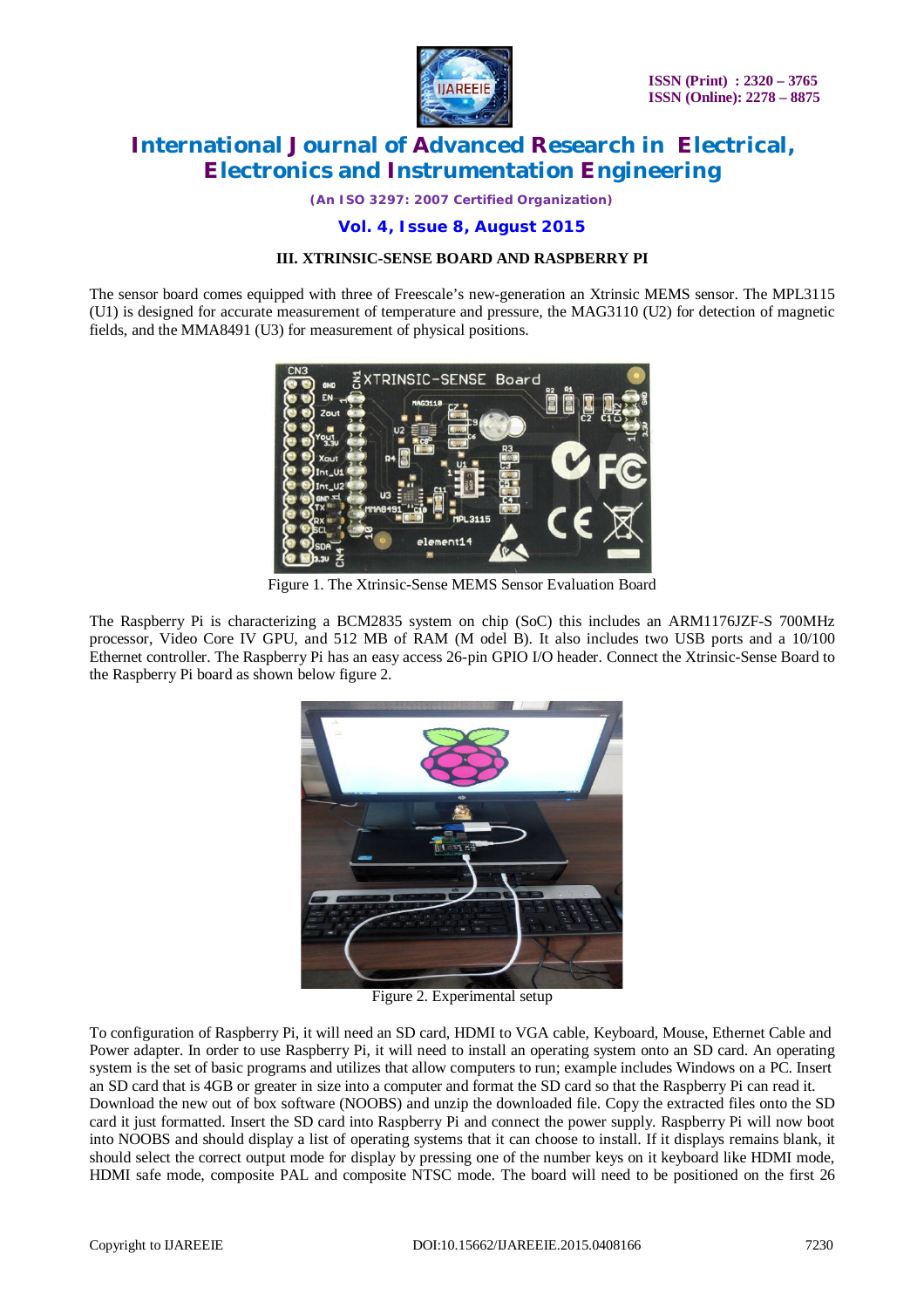

*(An ISO 3297: 2007 Certified Organization)*

# **Vol. 4, Issue 8, August 2015**

GPIO pins which connect CN3 connector of the Xtrinsic sensor board and the edge of the Xtrinsic Sense board should be near the Raspberry Pi's indicator LED.

The main task is to enable the I2C drivers for the Raspberry Pi. It can either do this by modifying the blacklist modprobe file (which enables I2C permanently) or by doing a modprobe which only enables it until it reboot are Pi. First I opened up LXTerminal from the desktop, and opened the blacklist file with command nano [5].

## *A. I2C CONFIGURATION*

The board communicates with the Raspberry Pi via the I2C interface. So the first step is getting this enabled by editing the modules file: sudo nano /etc/modules and add the following command line if isn't there already: i2c-bcm2708 Use CTRL-X, then Y, then return to save the file and exit. Then it needs to edit the modules blacklist file: sudo nano /etc/modprobe.d/raspi-blacklist.conf and put a # symbol at the beginning of i2c command lines so

that it looks link this: #blacklist i2c-bcm2708 se CTRL-X, then Y, then return to save the file and exit. Thei2C module will load automatically next time you reboot but to save rebooting at this point it can just load the module manually: sudo modprobe i2c-bcm2708 Download example files. The example scripts are provided as a git repository. The easiest way to download these is to ensure it has git installed:sudo apt-get update sudo apt-get –y install git and then clone the repository: git clone [http://git.oschina.net/embest/rpi\\_sensor\\_board.git](http://git.oschina.net/embest/rpi_sensor_board.git)



Figure 3. I2C configuration

## *B. SENSOR TERNIMAL TESTS*

These following tests are run by executing python scripts: **MAG3110.py:** Test the Xtrinsic MAG3110 3-axis,digital magnetometer, console will output the 3-axis magnetometer value. (The MAG3110 can be calibrated by first running the mag3110\_calibrate.py script. Calibration data will be stored in mag3110\_calibration.data.)

**MPL3115A2.py:** Test the Pressure/Temperature and Altitude, console will output the Pressure/Temperature and Altitude.

**MMA8491Q.py:** Test the Xtrinsic MMA8491Q 3-axis multifunction digital accelerometer; console will output the 3 xis accelerometer data. Test the MAG3110 sensor by entering the following at the Raspberry Pi's terminal prompt: pi@raspberrypi ~ \$ cd rpi sensor board sudo python mma3110 calibrate.py The expected console output will look similar to the following figure 4: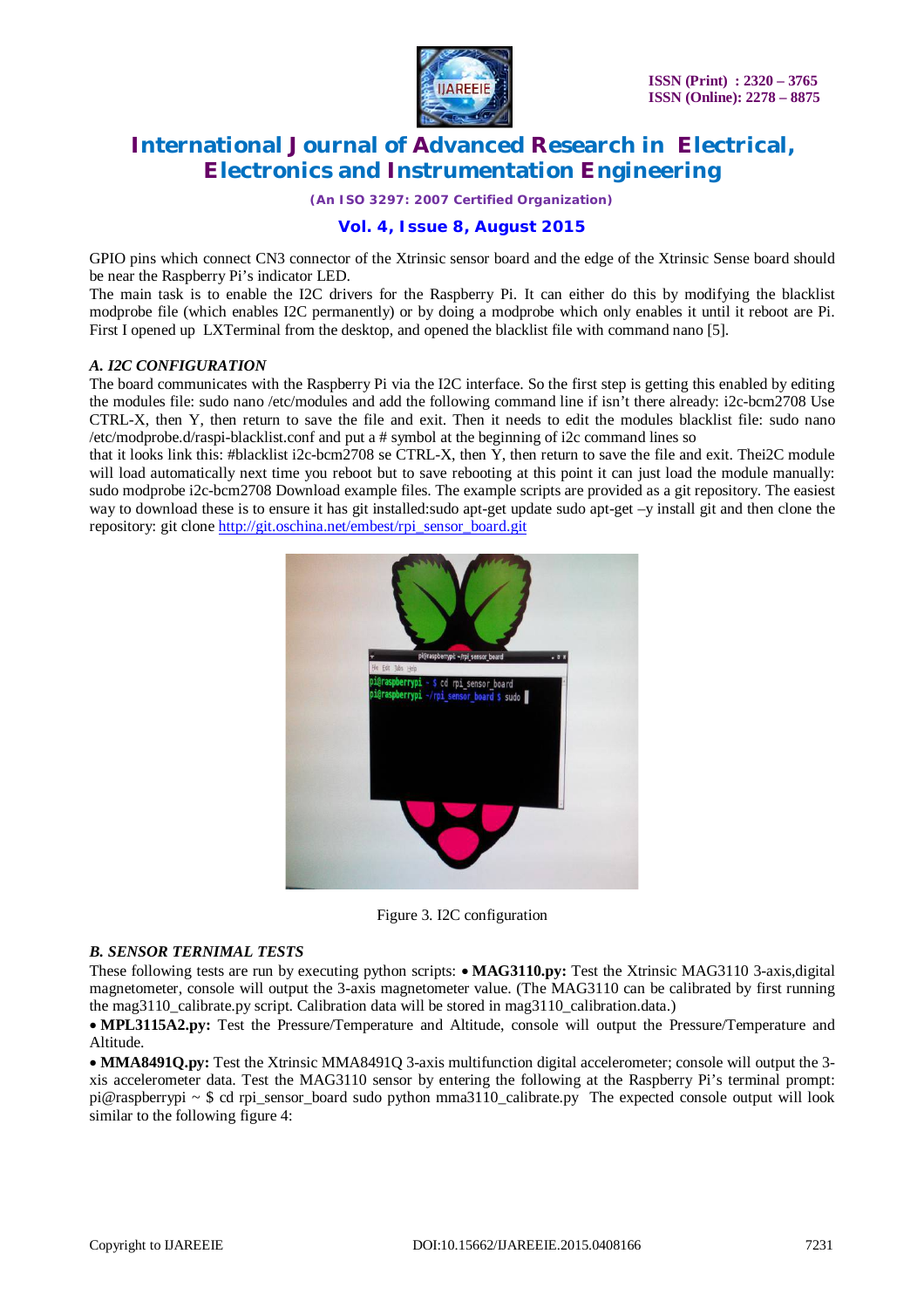

*(An ISO 3297: 2007 Certified Organization)*

# **Vol. 4, Issue 8, August 2015**



Figure 4. MAG3110 sensor calibration output console

Calibrate MAG3110 sensor, first horizontally rotate board for 360 degrees. Calibrate data are x-axis values -3095, yaxis values 134 and z-axis values 0. A compass heading (yaw) canbe determined by using just the x- axis and y-axis magnetometer measurements, but as observed, these are offset from zero by the magnetic "hard iron" interfering field, which results from both permanently magnetized ferromagnetic materials on the PCB and from a zero-field offset in the magnetometer sensor itself. It can rotate in a spin magnetometer reading; compute the corresponding x-axis value -79μT, y-axis value 2μT and z-axis value -54μT. The heading then can be easily computed using the atan2 () function. It can see in the figure 5 the magnetic field value changes as it rotates the board. It is a bit difficult to rotate it around the whole 360 degrees because of all cables attached.

| He at labs rice                                        |                        | pl@raspberrypl: ~/rpl sensor board                          | $-0x$                    |
|--------------------------------------------------------|------------------------|-------------------------------------------------------------|--------------------------|
| $-3107$ 130 0                                          |                        | pi@raspberrypi ~/rpi sensor board \$ sudo python mag3110.py |                          |
| MAG3110:<br>MAG3110:                                   | X. -79 uT<br>X. -79 uT | Y. 2 uT<br>Y. 0 uT                                          | Z. -54 uT<br>$Z. -55$ uT |
| MAG3110:                                               | X. -80 uT              | Y. 1 uT                                                     | Z. -57 uT                |
| MAG3110:<br>MAG3110:                                   | X. -79 uT<br>X. -76 uT | Y. 0 uT<br>Y. 1 uT                                          | Z. -55 uT<br>Z. -50 uT   |
| MAG3110:<br>MAG3110:                                   | X. -79 uT<br>X. -78 uT | Y. OuT<br><b>Y.</b> 1 uT                                    | Z. -55 uT<br>Z. -53 uT   |
| <b>MAG3110:</b><br>$\gamma$                            | X. -78 uT              | Y. 1 uT                                                     | Z. -52 uT                |
| $[3]+$ Stopped<br>pi@raspberrypi ~/rpi sensor board \$ |                        | sudo python mag3110.py                                      |                          |
|                                                        |                        |                                                             |                          |
|                                                        |                        |                                                             |                          |

Figure 5. MAG3110 sensor output console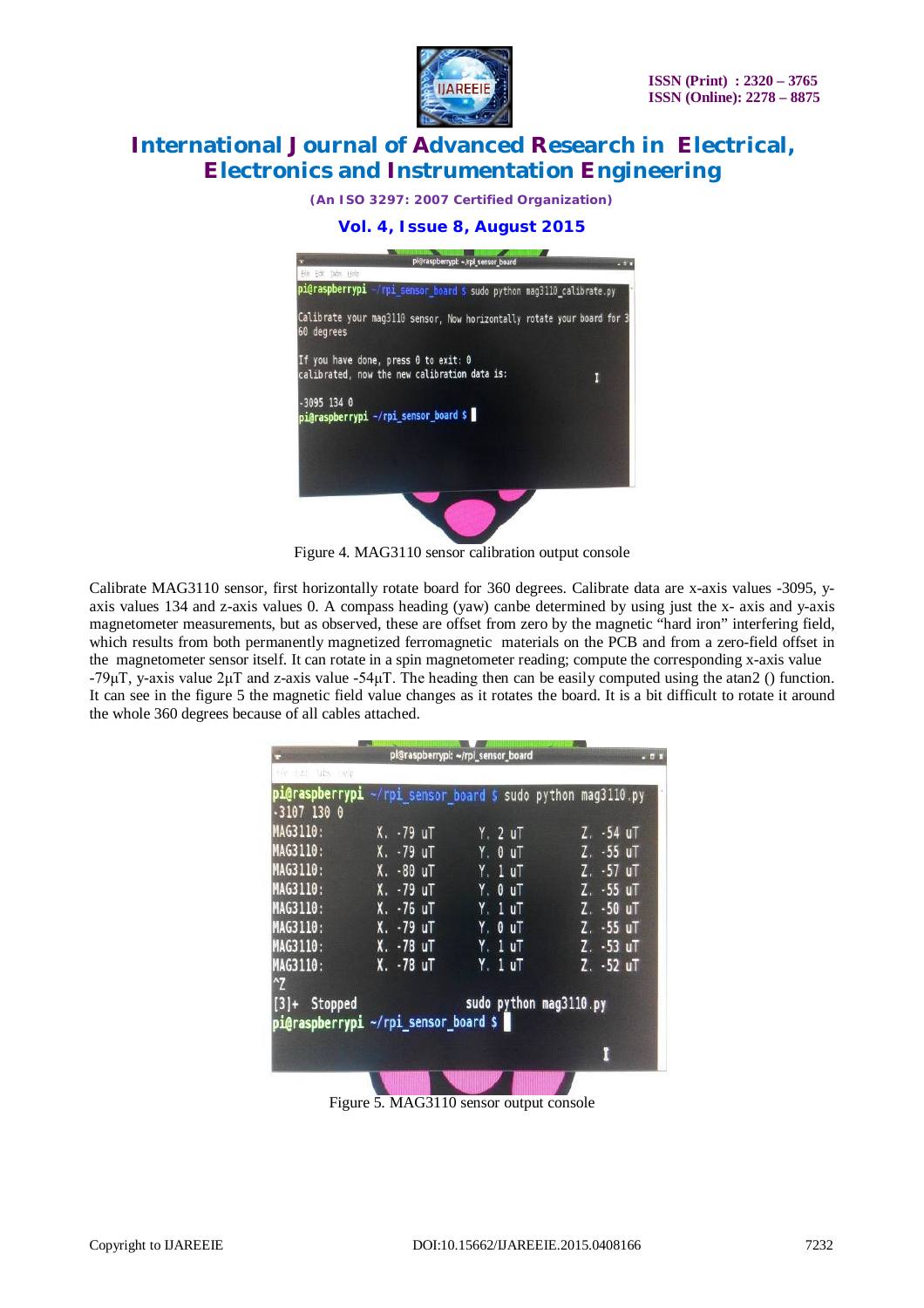

*(An ISO 3297: 2007 Certified Organization)*

# **Vol. 4, Issue 8, August 2015**

The MAG3110 magnetometer measures the 3-axis components of the local magnetic field which will be the sum of the geomagnetic field and the magnetic field created by components on the circuit board. This is the basic principle ehind electromagnets, to measure magnetic field with a magnetometer.

Test the MPL3115A2 sensor by entering the following at Raspberry Pi's terminal prompt: sudo python mpl3115a2.py The expected console output will look similar to the following figure 6:

| pi@raspberrypi ~/rpi sensor board \$ sudo python mpl3115a2.py<br>Alt. 116.112 Temp: 30.208<br><b>MPL3115:</b><br>Alt. 116.32 Temp: 30.208<br><b>MPL3115:</b><br>Alt. 116.128 Temp: 30.208<br><b>MPL3115:</b><br>Alt. 116.8 Temp: 30.208<br><b>MPL3115:</b><br>Temp: 30.208<br>Alt. 116.96<br><b>MPL3115:</b><br>$\mathbf{r}$<br>sudo python mpl3115a2.py<br>[8]+ Stopped<br>pi@raspberrypi ~/rpi_sensor_board \$ | $-7.8$ | pi@raspberrypi: ~/rpi_sensor_board |                  |
|------------------------------------------------------------------------------------------------------------------------------------------------------------------------------------------------------------------------------------------------------------------------------------------------------------------------------------------------------------------------------------------------------------------|--------|------------------------------------|------------------|
|                                                                                                                                                                                                                                                                                                                                                                                                                  |        |                                    | East Table steep |
|                                                                                                                                                                                                                                                                                                                                                                                                                  |        |                                    |                  |
|                                                                                                                                                                                                                                                                                                                                                                                                                  |        |                                    |                  |
|                                                                                                                                                                                                                                                                                                                                                                                                                  |        |                                    |                  |
|                                                                                                                                                                                                                                                                                                                                                                                                                  |        |                                    |                  |
|                                                                                                                                                                                                                                                                                                                                                                                                                  |        |                                    |                  |
|                                                                                                                                                                                                                                                                                                                                                                                                                  |        |                                    |                  |
|                                                                                                                                                                                                                                                                                                                                                                                                                  |        |                                    |                  |
|                                                                                                                                                                                                                                                                                                                                                                                                                  |        |                                    |                  |
|                                                                                                                                                                                                                                                                                                                                                                                                                  |        |                                    |                  |
|                                                                                                                                                                                                                                                                                                                                                                                                                  |        |                                    |                  |
|                                                                                                                                                                                                                                                                                                                                                                                                                  |        |                                    |                  |
|                                                                                                                                                                                                                                                                                                                                                                                                                  |        |                                    |                  |
|                                                                                                                                                                                                                                                                                                                                                                                                                  |        |                                    |                  |
|                                                                                                                                                                                                                                                                                                                                                                                                                  |        |                                    |                  |
|                                                                                                                                                                                                                                                                                                                                                                                                                  |        |                                    |                  |

Figure 6. MPL3115A2 sensor output console

The sensor outputs are digitized by a high resolution 24-bit ADC and transmitted over I2C driver, measuring it's easy to interface with most microcontrollers. The MPL3115A2 sensor provides 20-bit accurate 116.112 meter altitude that covers all surface elevations on the Earth and 12-bit 30.208 temperature measurements in degrees Celsius. Test the MMA8491Q sensor by entering the following at Raspberry Pi's terminal prompt: sudo python mma8491q.py The expected console output will look similar to the following figure 7:

| File Edit Tabs Help |                                      | pi@raspberrypi: ~/rpi_sensor_board                           |  |
|---------------------|--------------------------------------|--------------------------------------------------------------|--|
|                     |                                      | pi@raspberrypi ~/rpi_sensor_board \$ sudo python mma849lq.py |  |
|                     |                                      | MMA8491Q: X. -47 mg Y. 9 mg Z. 1043 mg                       |  |
|                     |                                      | MMA8491Q: X. -40 mg Y. 2 mg Z. 1015 mg                       |  |
|                     |                                      | MMA8491Q: X. -34 mg Y. 7 mg Z. 1053 mg                       |  |
|                     |                                      | MMA8491Q: X. -8 mg Y. -74 mg Z. 1004 mg                      |  |
| $^{\circ}Z$         |                                      | MMA8491Q: X. 520 mg Y. -222 mg Z. 1008 mg                    |  |
| $[7]+$ Stopped      |                                      | sudo python mma8491q.py                                      |  |
|                     | pi@raspberrypi ~/rpi_sensor_board \$ |                                                              |  |
|                     |                                      |                                                              |  |
|                     |                                      |                                                              |  |
|                     |                                      |                                                              |  |
|                     |                                      |                                                              |  |
|                     |                                      |                                                              |  |

Figure 7. MMA8491Q sensor output console

The Xtrinsic MMA8491Q accelerometer for tilt sensing x-axis values -47mg, y-axis values 9mg and z-axis value 1043mg tilt threshold detects outputs.